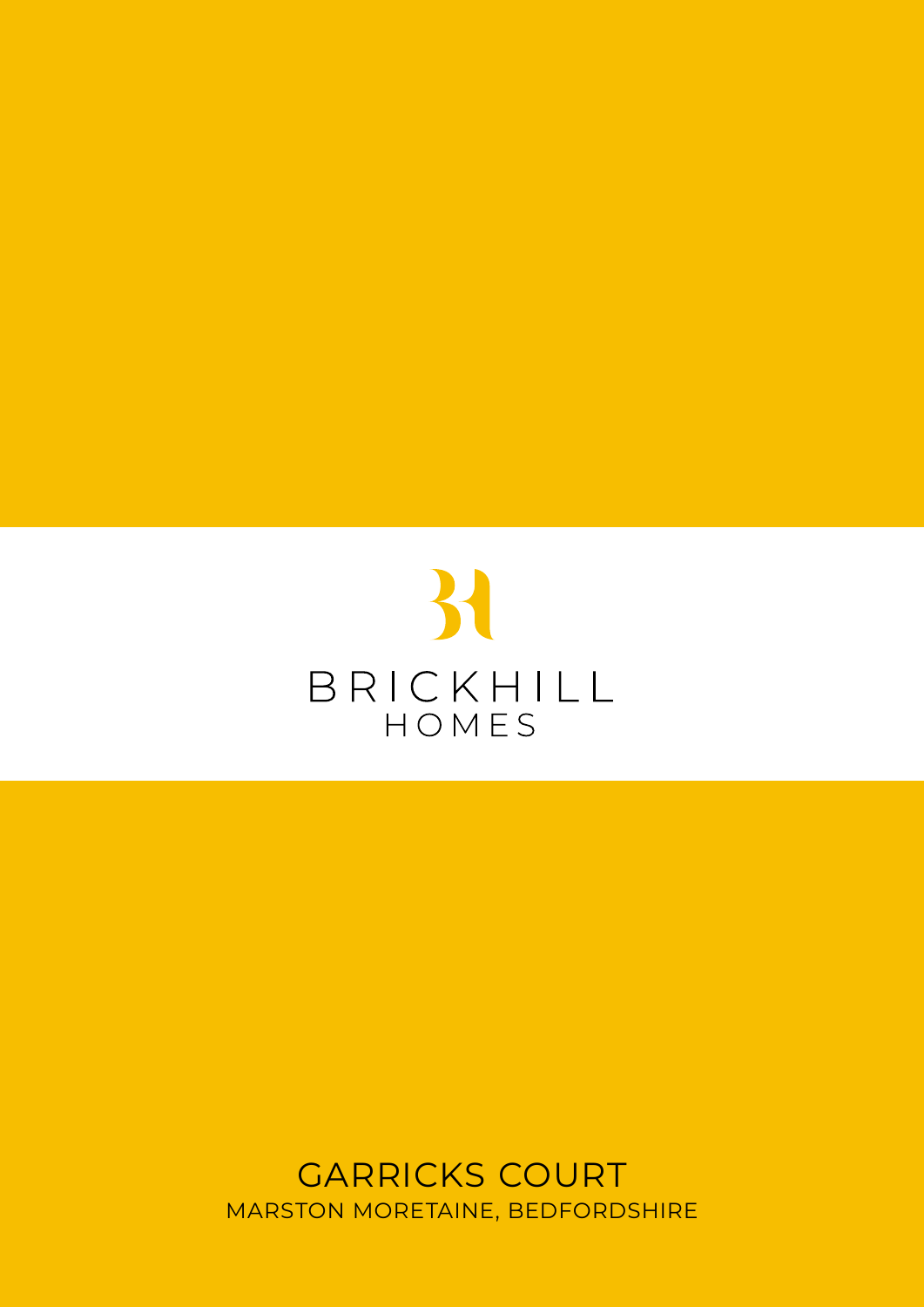

# SITE PLAN

**APARTMENT 1** 2 bedroom apartment 68m2 / 732ft2

**APARTMENT 2** 2 bedroom apartment 66.4m2 / 715ft2

**APARTMENT 3**  2 bedroom apartment 70.4m2 / 758ft2

**APARTMENT 4** 2 bedroom apartment 76.8m2 / 827ft2

**APARTMENT 5** 2 bedroom apartment 68m2 / 732ft2

**APARTMENT 6** 2 bedroom apartment 66.4m2 / 715ft2

**APARTMENT 7**  2 bedroom apartment 70.4m2 / 758ft2

**APARTMENT 8** 2 bedroom apartment 76.8m2 / 827ft2



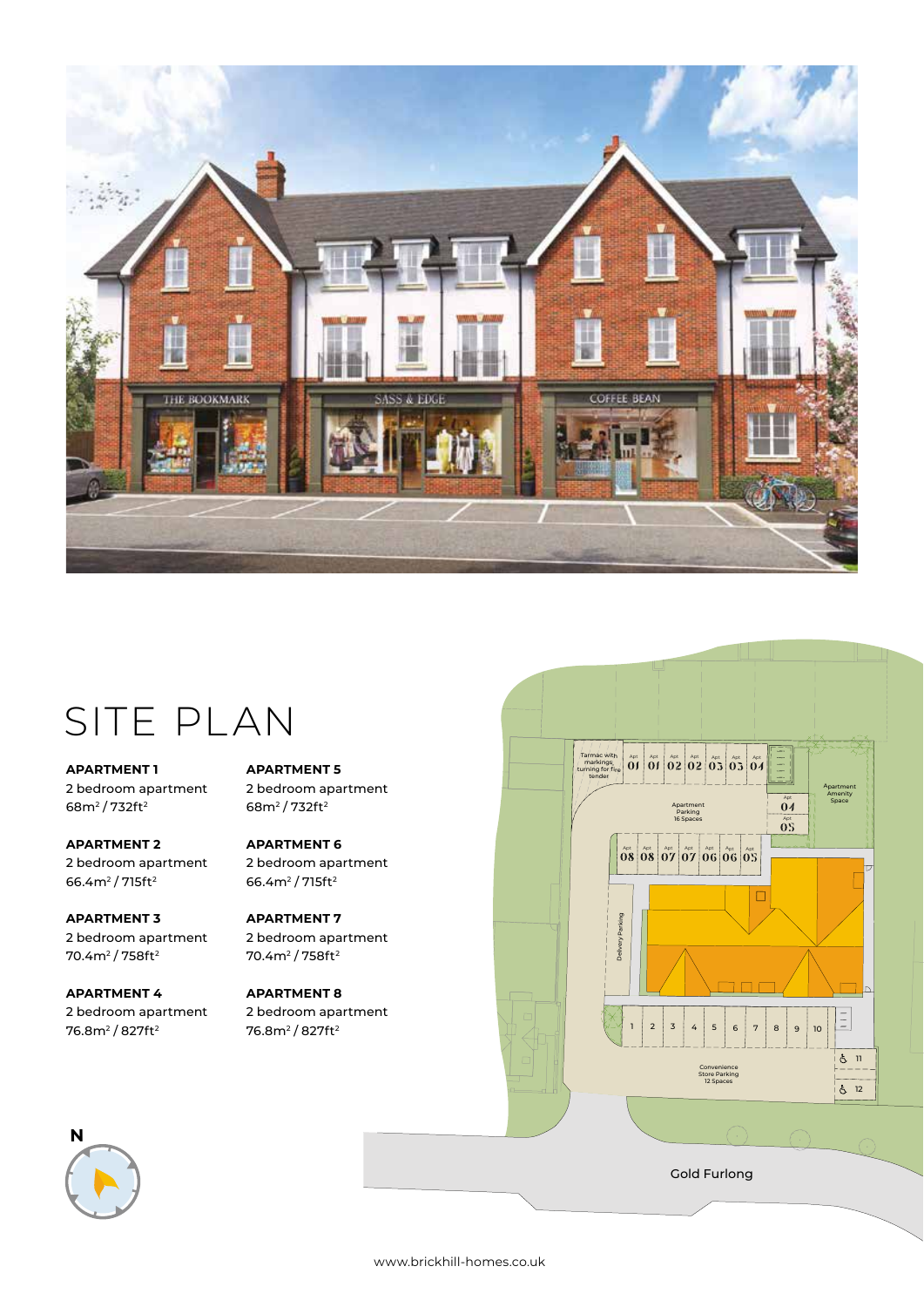## APARTMENT 8

#### 2 bedroom apartment

A luxury second floor, 2 bedroom apartment situated on the right-hand side of the complex, with views to the rear and side of the property. This stunning home comprises 2 double bedrooms, with the master bedroom featuring an en suite, a family bathroom and a spacious open plan kitchen/living room area which boasts a dual aspect.

#### **KEY FEATURES**

- Contemporary, stylish property
- High quality specification
- Spacious kitchen/living room
- Family bathroom
- 2 double bedrooms
- En suite master bedroom
- 2 dedicated private parking spaces

#### **SECOND FLOOR**

| Kitchen/Living Room | 3912    | x | 7904   |
|---------------------|---------|---|--------|
|                     | 12'10'' | x | 25'11" |
| Bedroom 1           | 3712    | x | 4327   |
|                     | 12'2''  | x | 14'2"  |
| En Suite            | 2397    | x | 1689   |
|                     | 7'10''  | x | 5'7"   |
| Bedroom 2           | 2845    | x | 3464   |
|                     | 9'4''   | x | 11'4'' |
| Bathroom            | 2352    | x | 2301   |
|                     | 7'9''   | x | 7"7"   |

Bedroom dimensions (shown in mm and feet & inches) exclude en suite, corridors & wardrobes

Images are for illustration purposes only and floorplans are accurate at the time of print, therefore variations in finishes and exact layout may be subject to change. Please request complete specifications from Brickhill Homes. Please be aware that a tolerance of 50mm should be taken into consideration for dimensions due to plasterboard and brickwork. Measurements provided are maximum measurement information for the space.